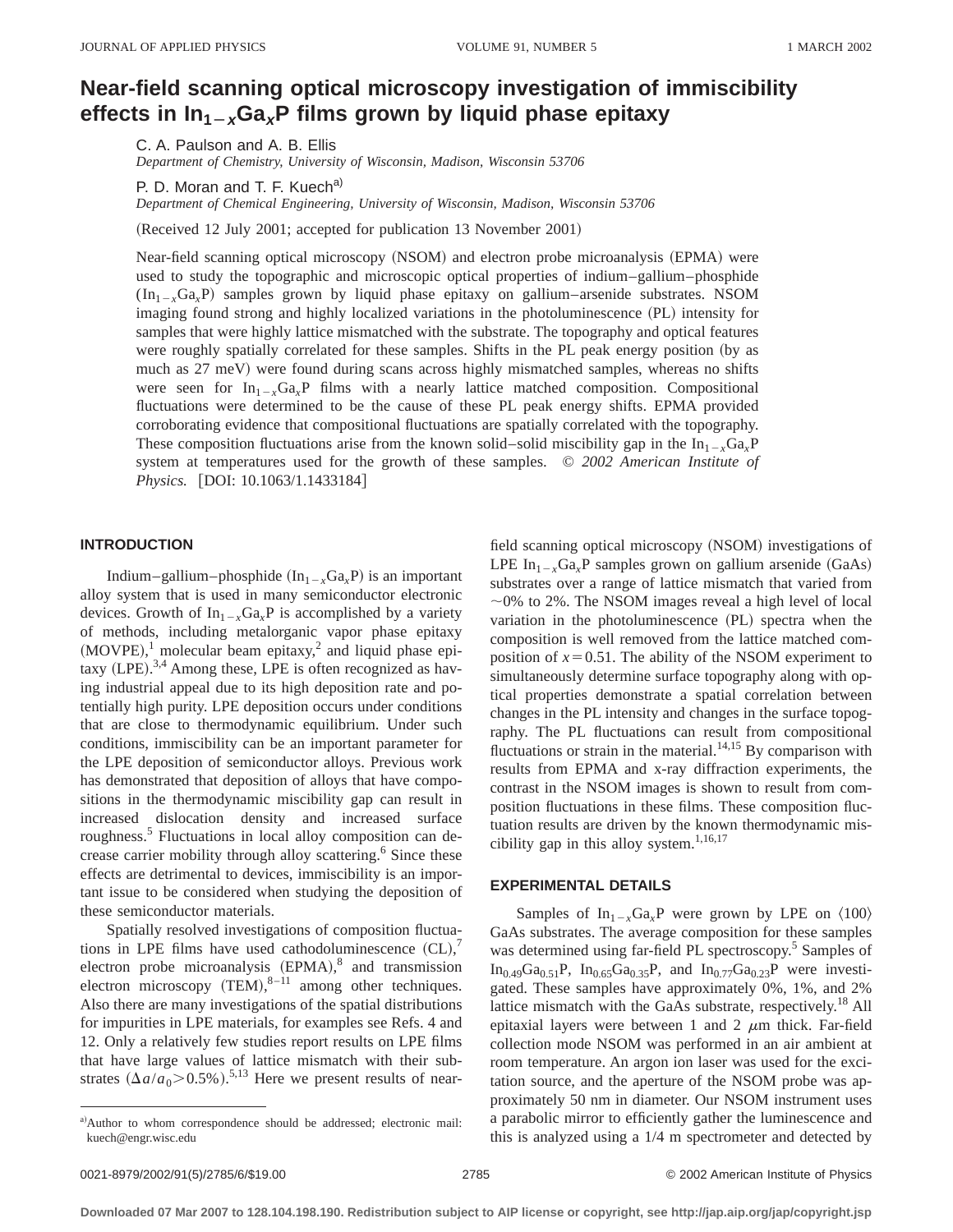a water-cooled photomultiplier tube detector.<sup>19</sup> The spectral resolution was set to 12 meV at the photon energy of 1.7 eV. NSOM imaging was performed with the spectrometer centered at different specific energies, allowing spatially and spectrally resolved data to be obtained from these  $In_{1-x}Ga_xP$ materials. Each  $8\times8 \mu m^2$  NSOM image required approximately 1 h for acquisition.

Spatial mapping of the alloy composition by EPMA was performed using a Cameca SX51 electron microprobe instrument running in x-ray fluorescence imaging mode. For all the microprobe results, the beam current was 80 nA (Faraday current) at  $1500$  V, and the peak integration time was  $30$  s. The small local changes in alloy composition necessitated long measurement integration times. A  $15\times15 \ \mu \text{m}^2$  image was acquired in 5 h. The electron beam excitation area was approximately 1  $\mu$ m<sup>2</sup>, and the pixel spacing was therefore set at  $1 \mu$ m. During EPMA, the electron beam excites x-ray emission from the atoms in the sample. The energy of the x-ray fluorescence is element specific, being related to the core energy levels in the atoms.<sup>20</sup> The intensity of the x-ray fluorescence is proportional to the concentration in the sample of the element that is fluorescing. The x-ray mapping was performed using the indium *L*, gallium *L*, phosphorus *K*, and arsenic *L* x-ray lines. Control standards of pure InP and GaP were used to calibrate the intensity of x-ray emission from In, Ga, and P atoms. Oxygen, carbon, and silicon were not detected in measurable quantities in the  $In_{1-x}Ga_xP$ samples. The elemental totals for In and Ga atoms was slightly below 100% (by a couple of percentage points), as compared with the P counts, but no other elements were found to compensate for the absence of In and Ga atoms. This slightly low total may be due to small differences in the x-ray fluorescence yield between the calibration standards, InP and GaP, and the unknown  $In_{1-x}Ga_xP$  samples.<sup>20</sup> Since  $In_{1-x}Ga_xP$  is a stoichiometric compound, In and Ga alone account for 100% of the electropositive elements present in the solid, and therefore the elemental totals for In and Ga were normalized to 100%. After normalization, the slightly low totals also gave a small discrepancy between the compositions determined from EPMA and those determined from PL, with the difference being one or two percentage points. However, this article deals with relative changes in the composition of the semiconductor. Since the measurements were very repeatable, the slight discrepancy described above does not compromise the integrity of the conclusions presented below.

These samples were also investigated by atomic force microscopy (AFM) operating in contact mode, and by scanning electron microscopy (SEM). The x-ray diffraction  $\theta$ –2 $\theta$ measurements were performed using a Bede x-ray diffractometer.

# **RESULTS**

NSOM was used to gather  $8\times8 \mu m^2$  images of the topography and optical properties of all three LPE samples. A topographic image gathered during NSOM of the  $\sim$ 1% lattice-mismatched  $In<sub>0.65</sub>Ga<sub>0.35</sub>P$  sample is shown in Fig.  $1(a)$ . Generally, the bright and dark areas of the image (rep-



FIG. 1. NSOM images from the  $In<sub>0.65</sub>Ga<sub>0.35</sub>P$  sample, all from the same  $8\times8$  $\mu$ m<sup>2</sup> region. (a) Topography. The gray scale ranges from 0 to 37 nm. Arrows next to this image indicate a line along which point spectroscopy was performed. (b) An image of PL intensity at 1.703 eV. The gray scale represents a 12-fold change in the luminescence signal magnitude. (c) An image of PL intensity at 1.676 eV with the gray scale representing a sixfold change in the luminescence signal magnitude. (d) This image results from the subtraction of image (c) from image (b), highlighting areas that strongly luminesce at  $1.703$  eV. (e) This image results from the subtraction of image (b) from image  $(c)$ , highlighting areas that strongly luminesce at 1.676 eV.

resenting peaks and valleys in the topography, respectively) occur along a diagonal connecting the upper right to the lower left corner of the image. The PL peak energy was found to vary between 1.676 and 1.703 eV when probed at different areas across this sample, as discussed below. Therefore, luminescence intensity imaging was performed with the spectrometer centered on energies within this range. NSOM PL intensity images are shown in Figs.  $1(b)$  and  $1(c)$ . These were acquired with the spectrometer centered at 1.703 and 1.676 eV, respectively. The PL intensity image gathered at 1.703 eV  $[Fig. 1(b)]$  was repeated several times, from the same area, with all of the resulting images being nearly identical. The topography remained unchanged for all the images, at all energies, indicating that the tip did not drift significantly between scans. The spatial variation in the luminescence images show bright and dark areas that occur along the diagonal connecting the upper right to the lower left corner of the image, indicating that there is a similar spatial distribution for the luminescence intensity when compared to features in the topography image.

The images gathered at  $1.703$  and  $1.676$  eV [Figs. 1(b) and  $1(c)$ , respectively] show clear differences in their spatial distributions of luminescence intensity. These images were processed to have the same brightness scales. Then the im-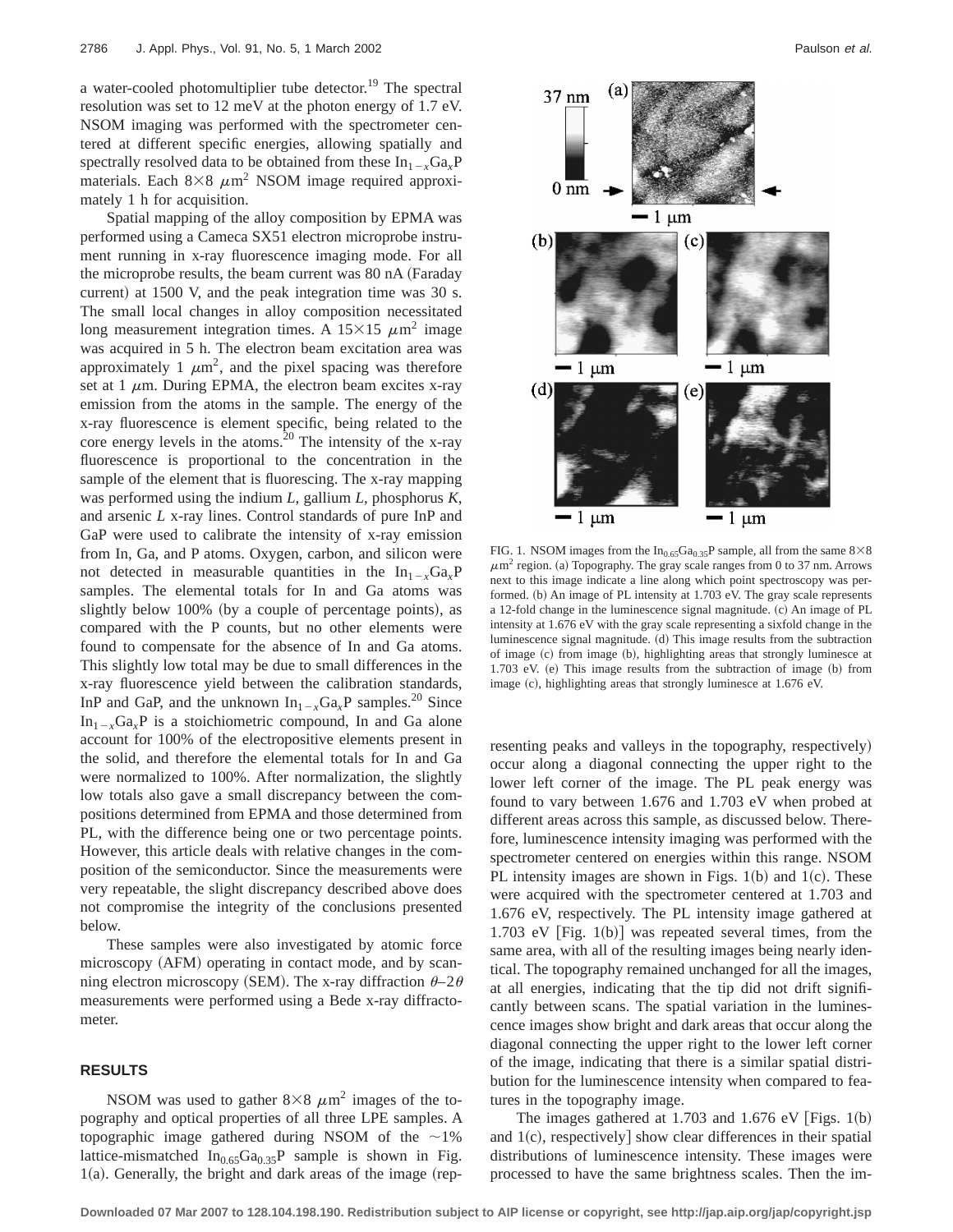

FIG. 2. NSOM 8×8  $\mu$ m<sup>2</sup> images from the In<sub>0.77</sub>Ga<sub>0.23</sub>P sample. (a) Topography. The gray scale ranges from  $0$  to  $33$  nm. (b) An image of PL intensity at 1.55 eV. The gray scale represents a 16-fold change in the luminescence signal magnitude.

ages were carefully overlaid, and the difference between the images was determined by subtracting the brightness values of one image from those of the other image. The resulting images are shown in Figs.  $1(d)$  and  $1(e)$ . The bright regions in Fig.  $1(d)$  correspond to regions of strong luminescence at 1.703 eV [bright in Fig.  $1(b)$ ] while having simultaneously weak luminescence at  $1.676$  eV [dark in Fig. 1(c)]. The bright regions in Fig.  $1(e)$  correspond to regions that have strong luminescence at 1.676 eV and simultaneously weak luminescence at 1.703 eV.

NSOM imaging was also performed on the  $In_{0.77}Ga_{0.23}P$ (2% lattice mismatch) and the  $In<sub>0.49</sub>Ga<sub>0.51</sub>P$  (nearly latticematched) LPE samples. A representative NSOM image of the  $In_{0.77}Ga_{0.23}P$  sample is presented in Fig. 2. In the topographic image, shown in Fig.  $2(a)$ , an extended valley (dark region) appears along a diagonal that extends from the upper left corner of the image to the lower right corner. In the luminescence image of the band edge PL intensity at  $1.55$  eV [Fig.  $2(b)$ , several features are seen that roughly occur along this same diagonal. The NSOM images of the nearly latticematched  $In_{0.49}Ga_{0.51}P$  sample are not shown. This sample exhibited a relatively smooth morphology when compared to the lattice-mismatched samples, and only a very weak spatial variation was found in the luminescence intensity.

Point spectroscopy was performed on the  $In<sub>0.65</sub>Ga<sub>0.35</sub>P$ sample. During point spectroscopy, the NSOM tip is held at a fixed position over the sample while a PL spectrum is recorded. Fourteen point spectra are shown in Fig. 3. These were acquired from points roughly evenly separated by  $\sim 0.5$  $\mu$ m, along a line that is indicated by arrows in Fig. 1(a). The energy at the center of the PL peak ranged between the minimum of 1.676 eV in spectrum 10, to the maximum of 1.703 eV in spectrum 5. Changes in the magnitude of the PL peak maximum are also seen in these PL point spectra.

EPMA was used to perform x-ray fluorescence imaging of the spatial distributions of In and Ga in the  $In_{1-x}Ga<sub>x</sub>P$ samples. Results from the x-ray fluorescence imaging of the  $In<sub>0.65</sub>Ga<sub>0.35</sub>P$  sample are shown in Fig. 4. An optical microscope image,  $70\times70 \ \mu m^2$  in size, is shown in Fig. 4(a). This image was taken from the area surrounding the area where the EPMA images were gathered, and was taken before the EPMA mapping was performed. Carbon was deposited by the electron beam during the EPMA measurement, and could easily be seen in the optical microscope after EPMA had been performed. This carbon spot was used to identify the



FIG. 3. Fourteen PL point spectra gathered from the  $In<sub>0.65</sub>Ga<sub>0.35</sub>P$  sample of Fig. 1. These point spectra were evenly spaced along the line indicated by arrows in Fig.  $1(a)$ , starting at the left of the image (spectrum 1) and proceeding to the right (spectrum 14). The peak maximum ranged from  $1.676$  to 1.703 eV for these spectra. All of the spectra were recorded at the same sensitivity so that their intensities can be directly compared.

exact measurement area. A box  $(15\times15 \mu m^2)$  in size) in the optical microscope image  $[Fig. 4(a)]$  indicates the area that was probed by the electron beam. The distribution of the Ga atomic percentage, within the box of Fig.  $4(a)$ , and determined from the EPMA x-ray fluorescence imaging, is shown in Fig.  $4(b)$ ; and the corresponding x- ray fluorescence image of the In distribution is shown in Fig.  $4(c)$ . Each of the x-ray fluorescence images is  $15\times15 \ \mu m^2$  in size, nearly four times the area of the NSOM images, which were  $8\times8 \ \mu m^2$  in size. Bright areas in the EPMA x-ray fluorescence images indicate a higher atomic percentage of Ga, in Fig.  $4(b)$ , or of In, in Fig.  $4(c)$ . X-ray mapping was also performed for the ele-



FIG. 4. Nomarskii microscope and electron microprobe images of the LPE In<sub>0.65</sub>Ga<sub>0.35</sub>P sample. (a) A 70 $\times$ 70  $\mu$ m<sup>2</sup> optical microscope image of the region investigated by EPMA. The square marked in this image indicates the area that was interrogated by the electron beam. (b) A  $15\times15 \ \mu \text{m}^2$  image of the Ga atomic percentage. Light areas have a higher Ga atomic percentage. (c) A 15 $\times$ 15  $\mu$ m<sup>2</sup> image of the In atomic percentage. Light areas have a higher In atomic percentage.

**Downloaded 07 Mar 2007 to 128.104.198.190. Redistribution subject to AIP license or copyright, see http://jap.aip.org/jap/copyright.jsp**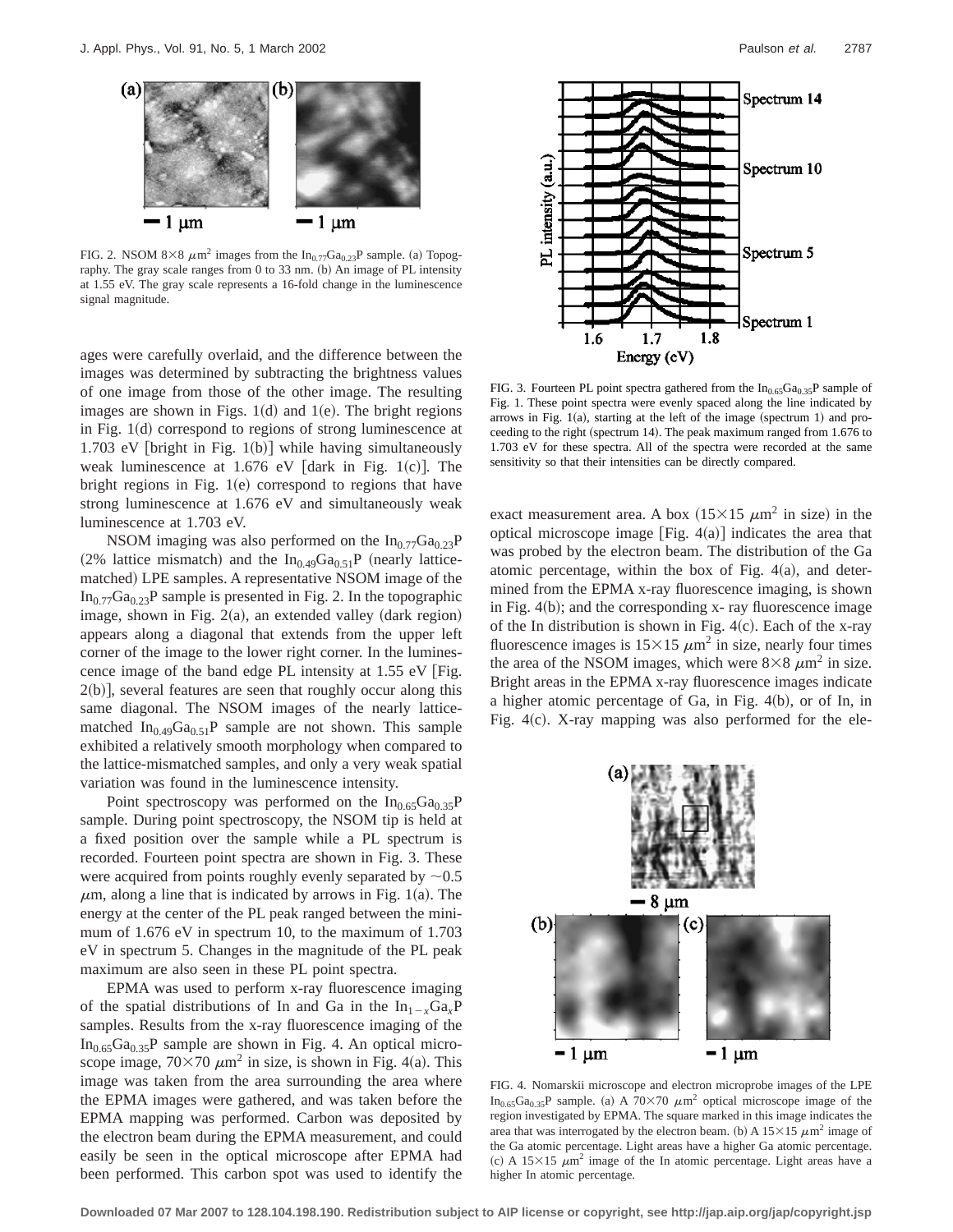

FIG. 5. 34  $\mu$ m long EPMA line scans revealing quantitative changes in gallium and indium atomic percentages across  $In_{1-x}Ga_xP$  samples. (a)  $In_{0.77}Ga_{0.23}P$ , (b)  $In_{0.65}Ga_{0.35}P$ , and (c)  $In_{0.49}Ga_{0.51}P$ . In all cases, the vertical line spacing on the charts represents a change in atomic percentage by one percentage point.

ments phosphorus and arsenic, the only other elements known to be present in the heterostructure, but no trends were noted for their distributions. For the two latticemismatched samples, it was clear that the Ga atomic percent is high where the In atomic percent is low, indicating their respective atomic percentages change in an inversely correlated fashion. This result is expected based on the fixed stoichiometry of the alloy. The totals for In and Ga always remained approximately constant.

The magnitude of the compositional fluctuations (measured in the number of percentage points of In or Ga composition) was different for the three samples. The magnitude of the gallium and indium compositional fluctuations is effectively illustrated by electron microprobe line scans across these samples. Representative line scans are shown in Fig. 5. These line scans are each 34  $\mu$ m long. The samples are labeled on the left-hand side of the figure with their PLderived compositions. There is a slight discrepancy between the composition determined by EPMA, and that determined by PL, as was discussed in the Experimental Details of this article. From Fig. 5 we clearly see that the largest changes in atomic percentages are observed for scans across the In<sub>0.77</sub>Ga<sub>0.23</sub>P sample [Fig. 5(a)], where the percentage of gallium and indium changed by 2–3 percentage points on going across the line scan. Further, it is clear that the gallium and indium compositions are highly correlated spatially. Line scans across the  $In<sub>0.65</sub>Ga<sub>0.35</sub>P$  sample [Fig. 5(b)] also show that the Ga and In atomic percentages are correlated, but the magnitude of the atomic percentage change is reduced to only 1–2 percentage points. For the  $In_{0.49}Ga_{0.51}P$  sample, the changes in atomic percent are less than 1 percentage point, and uncorrelated to within the detection limit of the experiment.

The surface topography was also investigated using AFM and SEM (neither one is shown here). Both techniques gave images of the surface topography that were very similar to those gathered using the NSOM, with surface depressions occurring in extended trenches along the surface. The AFM also gave a similar scale for the surface features, which varied in height by a few tens of nanometers.

X-ray diffraction in  $\theta$ -2 $\theta$  mode was performed on the  $In_{0.65}Ga_{0.35}P$  sample. Results from the (004) diffraction peak indicate a lattice constant for the  $\langle 001 \rangle$  direction of 5.742  $\pm 0.003$  Å. The full width at half maximum (FWHM) was 1120 arcsec. The error bar was calculated using 1/10 of the FWHM of the diffraction peak.

#### **DISCUSSION**

In all NSOM experiments, it is important to determine the source of contrast recorded during imaging. $21$  In the present measurements, both the PL peak intensity and the energy value for the PL peak position were found to vary as function of spatial position across the  $In<sub>0.65</sub>Ga<sub>0.35</sub>P$  sample, as shown in Fig. 3. The PL peak energy position can change as a result of either strain in the material or changes in the alloy composition.<sup>14,15</sup> Since the epitaxial layers were all greater than  $1 \mu m$  in thickness, they are all totally or near to totally strain-relaxed.<sup>22</sup> Fully relaxed  $In<sub>0.65</sub>Ga<sub>0.35</sub>P$  is predicted to have a lattice constant of 5.731 Å by Vegard's law.<sup>18</sup> The measured lattice constant,  $5.742 \pm 0.003$  Å, is in reasonable agreement with the relaxed value. If the film was under compressive strain, the measured lattice constant would be closer to the GaAs lattice constant, 5.653 Å. Therefore, the variation in spatially resolved PL intensity images, as seen by the NSOM experiments described above, are attributed to fluctuations in the alloy composition.

The composition fluctuations quantified by the electron microprobe experiment corroborate well with this interpretation. Consider the NSOM point spectroscopy results of Fig. 3, where the highest PL peak energy value was 1.703 eV, and the lowest PL peak energy value was 1.676 eV. For  $In_{1-x}Ga_xP$ , the band edge emission energy varies with composition<sup>5</sup> as determined by Eq.  $(1)$ 

$$
h\nu = 1.35 + 0.73x + 0.70x^2.
$$
 (1)

Using this expression, the PL peak energy-derived composition varies between the average compositions of  $In_{0.64}Ga_{0.36}P$ and  $In_{0.66}Ga_{0.34}P$ . The composition therefore fluctuates with a maximum  $\Delta x$  of about 2 percentage points. This is in reasonable agreement with the corresponding microprobe result, which shows a maximum composition fluctuation  $\Delta x$  of about 1.5 percentage points for the  $In<sub>0.65</sub>Ga<sub>0.35</sub>P$  sample, as seen in Fig.  $5(b)$ .

The features in Figs.  $1(d)$  and  $1(e)$  can now be interpreted. The bright areas in Fig.  $1(d)$  correspond to Ga-rich areas with a band gap close to 1.703 eV, and a composition near In<sub>0.64</sub>Ga<sub>0.36</sub>P. Likewise, the bright areas in Fig. 1(e) are In-rich areas, with a band gap close to 1.676 eV, and an average composition near  $In<sub>0.66</sub>Ga<sub>0.34</sub>P$ . Several of these fea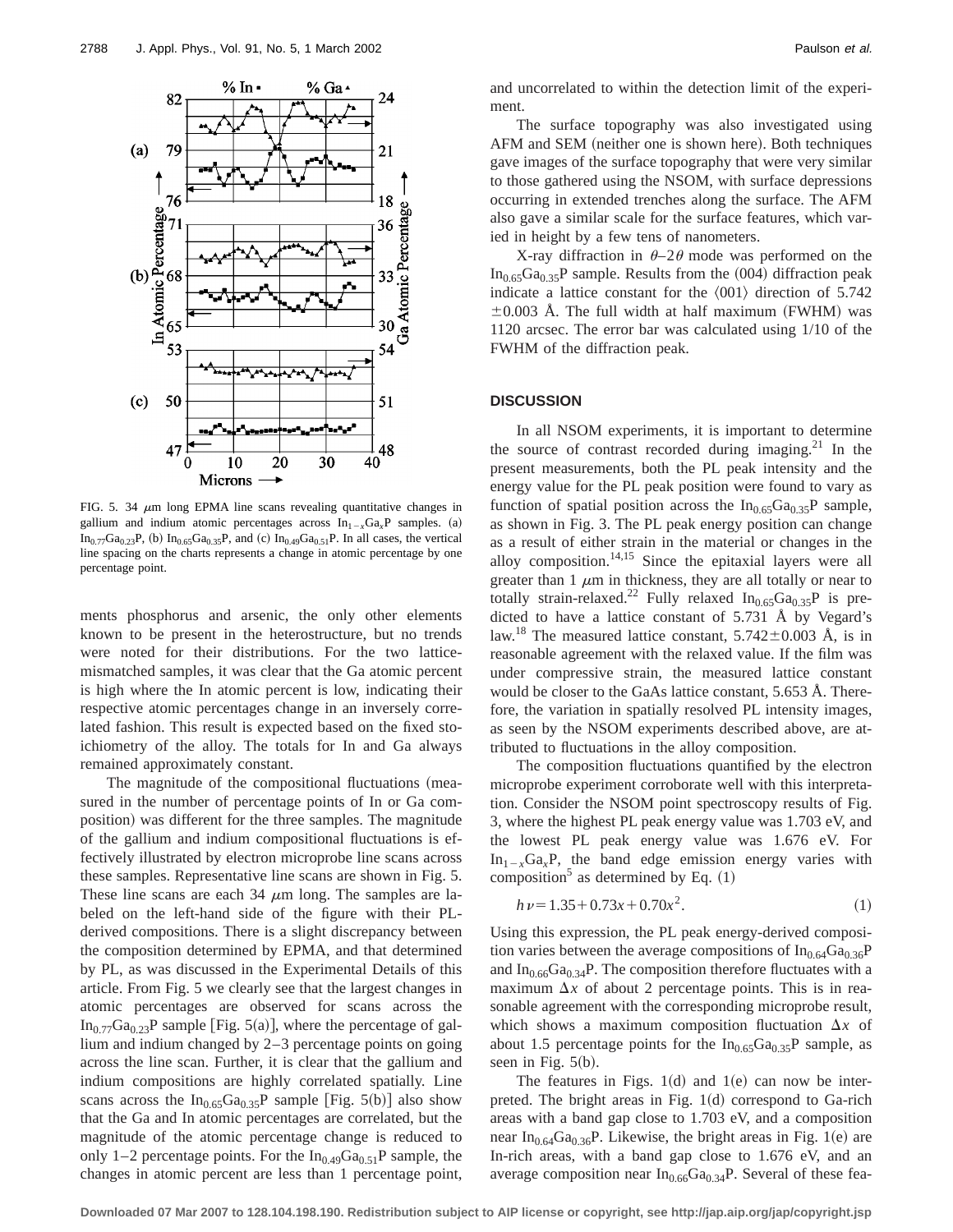tures seen in the images of the In- and Ga-rich areas, Figs.  $1(d)$  and  $1(e)$ , are roughly correlated with surface depressions (dark regions) that are seen in the topography image, Fig.  $1(a)$ .

There are several models discussing the possible origins of the spatial fluctuations in the composition. Many investigations, e.g., Refs. 7 and 12 and references in Refs. 3 and 4, have based a mechanism on fluctuations in the rate of incorporation of material into the growing film, which lead to spatial compositional variations in LPE-deposited material. This mechanism focuses on the equilibrium elemental distribution coefficients and spatial fluctuations in the step velocities during growth across different regions of the sample. The distribution coefficient is defined as the ratio of the composition in the solid phase to that in growth media, and can be different for each element that is being deposited, but is constrained by stoichiometry. In regions that have a high step velocity, and therefore high growth rate, the local growth media at the growth interface becomes depleted of the elements that have large distribution coefficients. The local growth rate is rapid and the medium near the growth front becomes depleted of these elements. In regions of low step density or velocity that are growing more slowly, the ambient is not depleted locally of elements with high distribution coefficients. Local variations in the step structure therefore result in composition fluctuations across the deposited film.

This mechanism was used to explain the results of the study by Kato *et al.*,<sup>7</sup> where they used CL to study LPEgrown  $In_{1-x}Ga_xAs_{1-y}P_y$  materials. They found increased atomic percentages (by up to  $1\%$ ) for Ga and P, for "offfacet" regions relative to "on-facet" regions, surrounding an approximately 100  $\mu$ m diam, circular, smooth facet. The facet was relatively tall, standing  $1-4 \mu m$  high, as compared to the surrounding film. Their measurements were made with  $5 \mu m$  spatial resolution.

Such a mechanism could also be present in our study of  $In_{1-x}Ga_xP$  leading to the observed composition fluctuations. In general, the distribution coefficient during LPE is greater, for smaller atoms such as Ga and P, as compared to larger atoms, such as In and  $\text{As}^{23}$  as shown in Refs. 7 and 24. The distribution coefficients for In and Ga are therefore expected to be different in this study, with Ga having a higher value. A local difference in vertical growth velocity in the LPE materials studied here is evident by the measured NSOM topography image, where the peaks and valleys differ in height by tens of nanometers. This local difference in growth rate is related to the change in the incorporation rate with the high step density associated with this topology.

The EPMA results, shown in Fig. 4, provide clear evidence of a correlation between the composition and topographic features. For the NSOM results, the composition and topography are only roughly correlated [see Figs. 1(a), 1(d), and  $1(e)$ , having features that occur along similar spatial directions in the material. However, in both cases a correlation exists between the composition and the topology, supporting a mechanism in which changes in the local growth velocity leads to variation in composition.

The driving force for compositional fluctuations is the tendency for phase separation due to the growth of materials within the known miscibility gap in the  $In_{1-x}Ga_xP$ system.<sup>9,16</sup> The immicibility driven phase separation can lead to the formation of both Ga- and In-rich areas. The growth interface, with the high diffusivity in the liquid growth ambient, can provide an energetically favorable location for this phase separation to occur. These thermodynamic driving forces combine with the changes in step velocity to yield spatial composition variations.

With regard to the dark (non-radiative) areas seen in Figs. 1(b), 1(c), and 2(b); in a previous study it was found that as the lattice mismatch is increased, for heteroepitaxial films deposited by LPE, the morphology becomes rougher, and the dislocation density increased  $[5]$ . Dislocations are known to decrease radiative efficiency in these semiconductor systems.<sup>15</sup> The non-radiative regions in the NSOM images [Figs. 1(b), 1(c), and  $2(b)$ ] are most likely related to dislocations in the materials. Nonradiative areas were found on both the  $In<sub>0.65</sub>Ga<sub>0.35</sub>P$  and  $In<sub>0.77</sub>Ga<sub>0.23</sub>P$  samples (1% and 2% lattice mismatch, respectively), but were not found on the near lattice-matched samples. The contrast in the NSOM images was also found to increase with increasing mismatch for our samples. This means that the areas with lower radiative efficiency became relatively darker, when compared with the radiative areas of the sample, as the degree of mismatch increased in these materials, most likely due to an increased dislocation density.

EPMA measurement on samples with a nominal composition of  $In<sub>0.65</sub>Ga<sub>0.35</sub>P$  grown by metalorganic chemical vapor deposition (MOCVD) on GaAs substrates exhibited similar spatial fluctuations in the In and Ga atomic percentages to those that were reported here for the LPE- grown samples.

The spatial resolution is limited by electron bloom in the material during the EPMA experiment. The bloom is usually several microns in size. The smaller scale features seen in the NSOM images were therefore not observed by EPMA. The NSOM measurements demonstrated superior spatial resolution, since the smallest features found in Fig.  $1(c)$  are about 250 nm in their minimum spatial dimension. Also, NSOM does not require a vacuum ambient, unlike EPMA. The NSOM measures shifts in the PL peak energy and these shifts can be due to alloy composition and strain. The combination of x-ray diffraction and EPMA was therefore used to confirm that the observed PL shifts were due to compositional variations in the present study. Since the ultimate resolution in the NSOM experiment is limited by the size of the aperture,<sup>20</sup> which was approximately 50 nm for these experiments, higher spatial resolution in the NSOM images of these alloy fluctuations could result from improvements in the PL signal-to-noise ratio.

# **CONCLUSIONS**

NSOM and EPMA were used to spatially quantify composition fluctuations in  $In_{1-x}Ga_xP$  heterostructures grown by LPE on GaAs substrates. Alloy composition fluctuations were correlated with changes in surface topography, where features in the composition fluctuations have a similar spatial distribution to features seen in the surface topography. Immiscibility provides a driving force for this alloy fluctuation

**Downloaded 07 Mar 2007 to 128.104.198.190. Redistribution subject to AIP license or copyright, see http://jap.aip.org/jap/copyright.jsp**